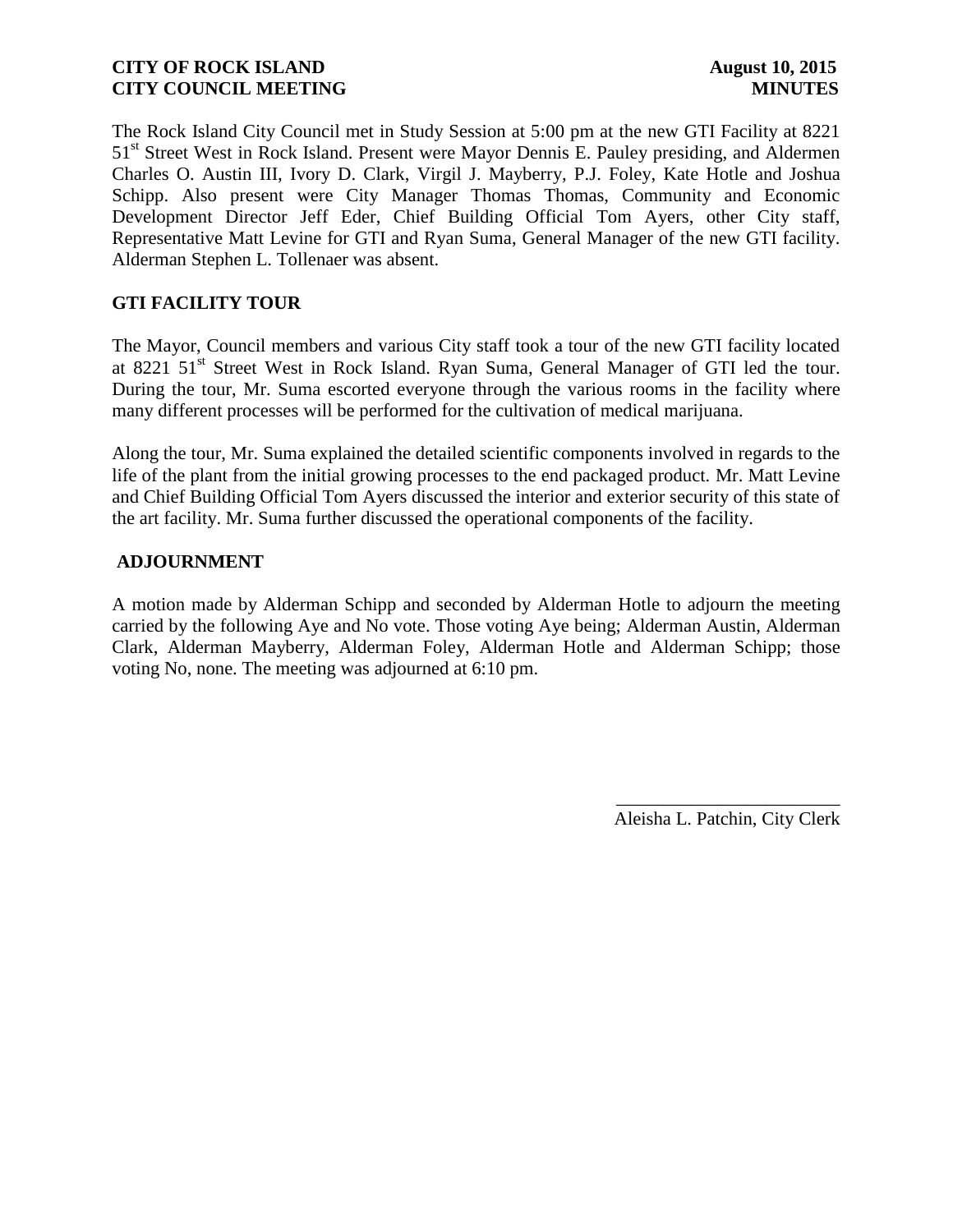Rock Island City Council met in regular session at 6:45 pm in Council Chambers of Rock Island City Hall. Present were Mayor Dennis E. Pauley presiding and Aldermen Charles O. Austin III, Ivory D. Clark, Virgil J. Mayberry, P.J. Foley, Kate Hotle and Joshua Schipp. Also present were City Manager Thomas Thomas and City Attorney Dave Morrison. Alderman Stephen L. Tollenaer was absent.

### Introductory Proceedings

Mayor Pauley called the meeting to order and led in the Pledge of Allegiance. Alderman Austin gave the Invocation.

## Agenda Item #5 **Minutes of the meeting of July 27, 2015.**

A motion was made by Alderman Foley and seconded by Alderman Schipp to approve the Minutes of the meeting of July 27, 2015 as printed. The motion carried by the following Aye and No vote; those voting Aye being; Alderman Austin, Alderman Clark, Alderman Mayberry, Alderman Foley, Alderman Hotle and Alderman Schipp; those voting No, none.

### Agenda Item #6 **Update Rock Island by Mayor Pauley.**

Mayor Pauley stated that applications are being taken for the 2015/16 archery deer hunting season, as defined by the Illinois Department of Natural Resources. The Mayor added that applications may be obtained from the front desk of the Police Department, Rock Island Parks & Recreation Office or at www.rigov.org. All completed applications are due by 5:00 pm on August 21, 2015 to be considered for a permit. With City approval, deer hunting will be permitted on a select number of sites. Mayor Pauley advised that all approved hunters will be required to attend a mandatory meeting scheduled for a later date. Residents with questions regarding the Deer Management Program should contact Deputy Police Chief Jason Foy at (309) 732-2701.

Mayor Pauley advised that the deadline to enter Rock Island's annual Labor Day Parade is just two weeks away with entries due on Monday, August 24, 2015. Mayor Pauley commented that the  $31<sup>st</sup>$  annual parade falls this year on Monday, September 7, 2015. This year's theme is "Hats" Off to Our Military – Past and Present." Information on this year's parade and an entry form are available from the City's website at www.rigov.org under City Clicks. Mayor Pauley noted that interested parties can also call (309) 732-2012 for more information. We look forward to seeing everyone at this year's parade!

Mayor Pauley stated that Alderman Kate Hotle will meet with her 5<sup>th</sup> Ward constituents and other interested Rock Island citizens, Wednesday, August 12, at 6:30 pm, in the RI/Milan School District 41 Administration Building, 2101  $6^{th}$  Avenue. Hear important City updates, ask questions and share ideas. For more information, contact Alderman Hotle at (309) 269-7969 or ward5@rigov.org.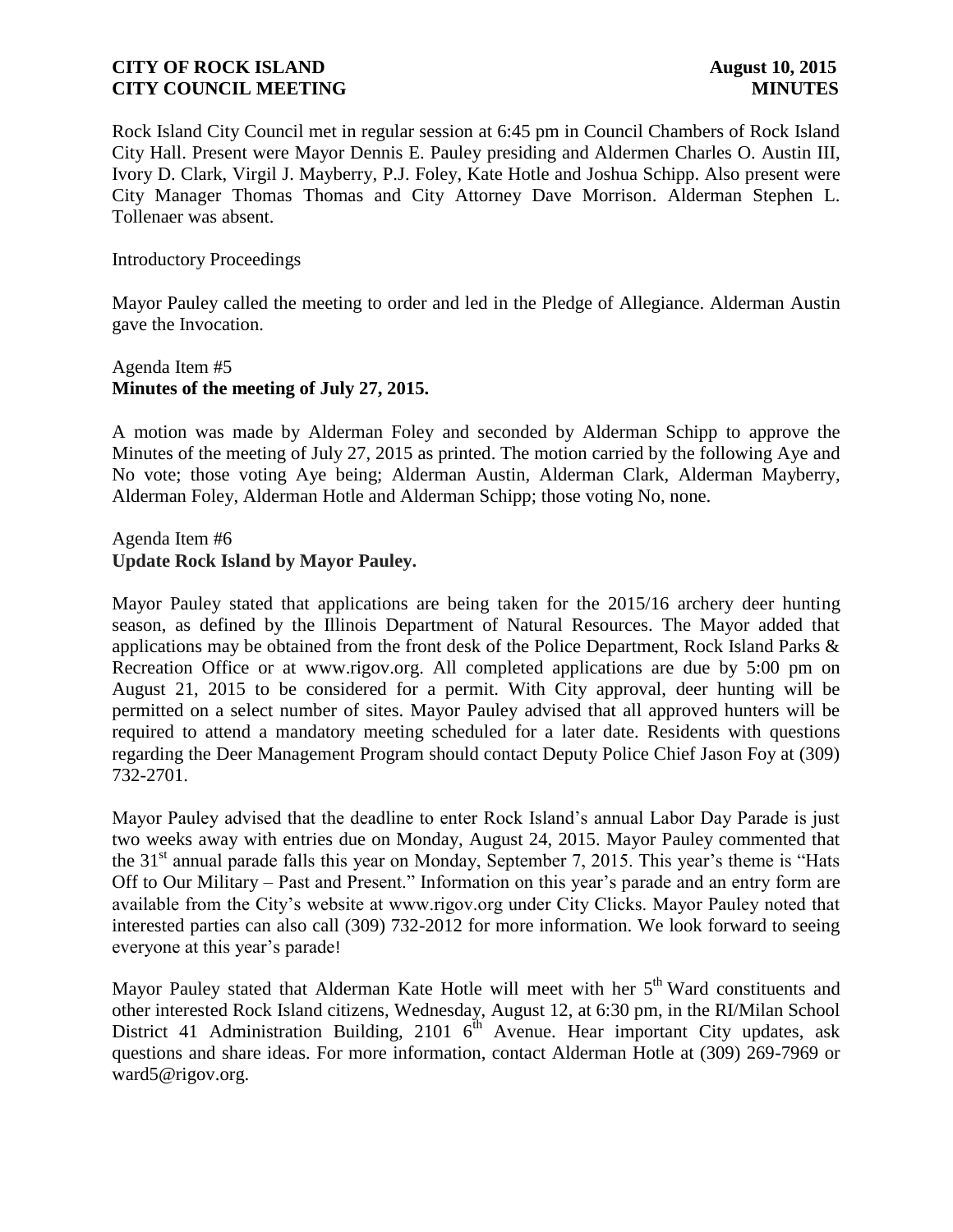Mayor Pauley offered that Reggae in the District returns on Friday, August 14, and Saturday, August 15, 2015. This unique two-night festival brings the atmosphere of the Caribbean Islands to downtown Rock Island. Mayor Pauley added that Ya Maka My Weekend, one of The District's signature events, will be held on the Great River Plaza, on  $2^{nd}$  Avenue between  $17<sup>th</sup>$  and  $19<sup>th</sup>$ Streets. Admission prices are \$9 for a one-night ticket and \$14 for a two-night ticket, and children 12 and under enter free. Mayor Pauley stated that Ya Maka My Weekend will start at 5:00 pm on Friday, and 3:00 pm on Saturday. For more information, call (309) 788-6311 or visit www.yamakamyweekend.com and www.ridistrict.com.

Join your neighbors for the first Rock the Ride, Sunday, August 16, 2015. It's shorter than Ride the River and a great opportunity to start riding for fun while improving your health. Mayor Pauley stated that it's all free and designed for young and old alike. Meet at Schwiebert Park anytime from 10:00 am till 1:00 pm, to start the 3.5 mile ride. Mayor Pauley noted that a bike rodeo will be held along with other activities that encourage healthy living. Check http://www.rocktheride.info for the route and more information. Also, you can register to win a bike from Bike & Hike.

### Agenda Item #7 **Announcement of the 2015 Citizen of the Year Winners.**

Alderman Kate Hotle, Co-Chairman of the Citizen of the Year Committee announced the honorees for the 2015 Citizen of the Year. Alderman Hotle stated that this year, she and Alderman Schipp were part of the 2015 Citizen of the Year Committee. Alderman Hotle added that this year was definitely competitive and there were some fantastic nominees. Alderman Hotle then announced the winners for 2015 Citizen of the Year.

The winners of the eight (8) categories are as follows: Business – LeFigaro Restaurant; Professional (co-winners) – Brandy Donaldson and Lee Schenck; Education – Nicole Melody; Organization – Ballet Quad Cities; Individual (co-nominees) – John McEvoy and William DeVrieze; City Employee – Nancy Blair; Youth – Amy and Amber Haskill; and Bill Wundram won for Honorary Citizen.

Alderman Hotle advised that the overall 2015 Citizen of the Year will be named on Monday, August 24, 2015 at the Council meeting. It was noted that prior to the Council meeting, a reception will be held at 6:15 pm for the winning recipients. Alderman Hotle stated that all of the winners will ride in the Labor Day Parade on Monday, September 7, 2015.

### Agenda Item #8

# **Presentation by the Quad City Riverfront Council.**

Ms. Kathy Wine, President of the Quad City Riverfront Council and Tim Chambers representing Floatzilla stepped forward. Ms. Wine presented the City of Rock Island with a Certificate of Appreciation for the development of the Day Docks at Schwiebert Riverfront Park. Ms. Wine stated that it is a pleasure to award it to something that is beautiful and provides more access to the river and provides so much joy to the community. Mayor Pauley accepted the Certificate of Appreciation.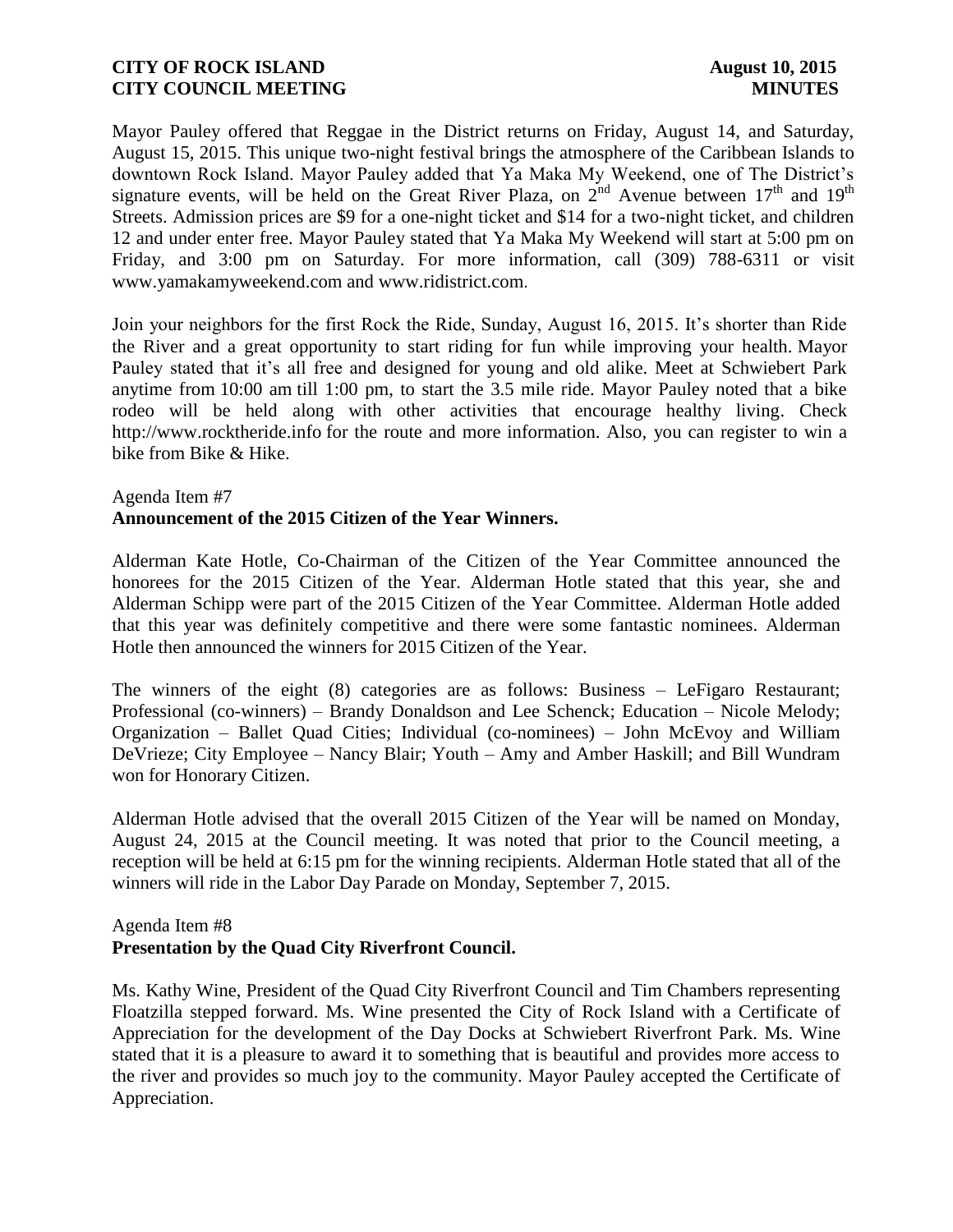Ms. Wine also discussed the Floatzilla event to be held at Sunset Park on August  $15^{th}$ .

Mr. Chambers discussed the upcoming Upper Mississippi River Conference to be held in the Quad Cities. Mr. Chambers stated that the conference will be a multi-disciplinary conference touching on social issues surrounding the river as well as environmental issues. Mr. Chambers stated that this year, the Upper Mississippi River Conference, which is The River Connecting Us is giving an offer to all elected officials, which is half price for entry.

Mr. Chambers, Ms. Wine and Council further discussed this item.

# Agenda Item #9 **Presentation of the Financial Management Report for June 2015.**

Finance Director Cynthia Parchert explained the pages of the Financial Management Report. Ms. Parchert commented that the target balance is 50% through June 30<sup>th</sup>. Ms. Parchert added that the City is halfway through the year. Ms. Parchert pointed out that the General Fund is under budget for revenue and expenses at 47%, which shows a deficit of \$316,000.00. Ms. Parchert noted that not all property tax is in yet. Ms. Parchert explained that due to timing, the property tax receipts and debt service payments are not in the report yet. Ms. Parchert further discussed this item.

Ms. Parchert advised that the total for the State and local tax revenue analysis shows that the City is coming in slightly over budget. Ms. Parchert discussed revenues and expenditures as it related to Housing and Community Development concerning a recent monitoring visit from HUD. Ms. Parchert noted that in the report, there is a lot of narrative concerning the Martin Luther King Center due to State funding issues that are going on and how they are dealing with it.

Ms. Parchert stated that the State Budget as of July 1<sup>st</sup> has not been approved yet. Ms. Parchert commented that this June  $30<sup>th</sup>$  report is not impacted by that State Budget because it is only through June  $30<sup>th</sup>$ . Ms. Parchert explained that for July, the City did not receive video gaming tax and that was the only tax that was not received.

Ms. Parchert and Council further discussed the Financial Management Report for June 2015.

# Agenda Item #10 **Proclamation declaring Sunday, August 16, 2015 as Rock the Ride Day.**

Mayor Pauley read the proclamation. Christy Filby and Marcie Lintz accepted the proclamation.

Ms. Lintz stated that Rock the Ride is from 10:00 am to 1:00 pm this Sunday at Schwiebert Park. Ms. Lintz added that the event will include a bike rodeo, health resource fair and the routes that people can ride on will be available.

Ms. Filby stated that although there is the beautiful river trail to ride on, the intent of this event is to let residents be aware that they can ride as a family activity and utilize the bike lanes and bike routes that are within the City as well as the bike trails to get from place to place. Ms. Filby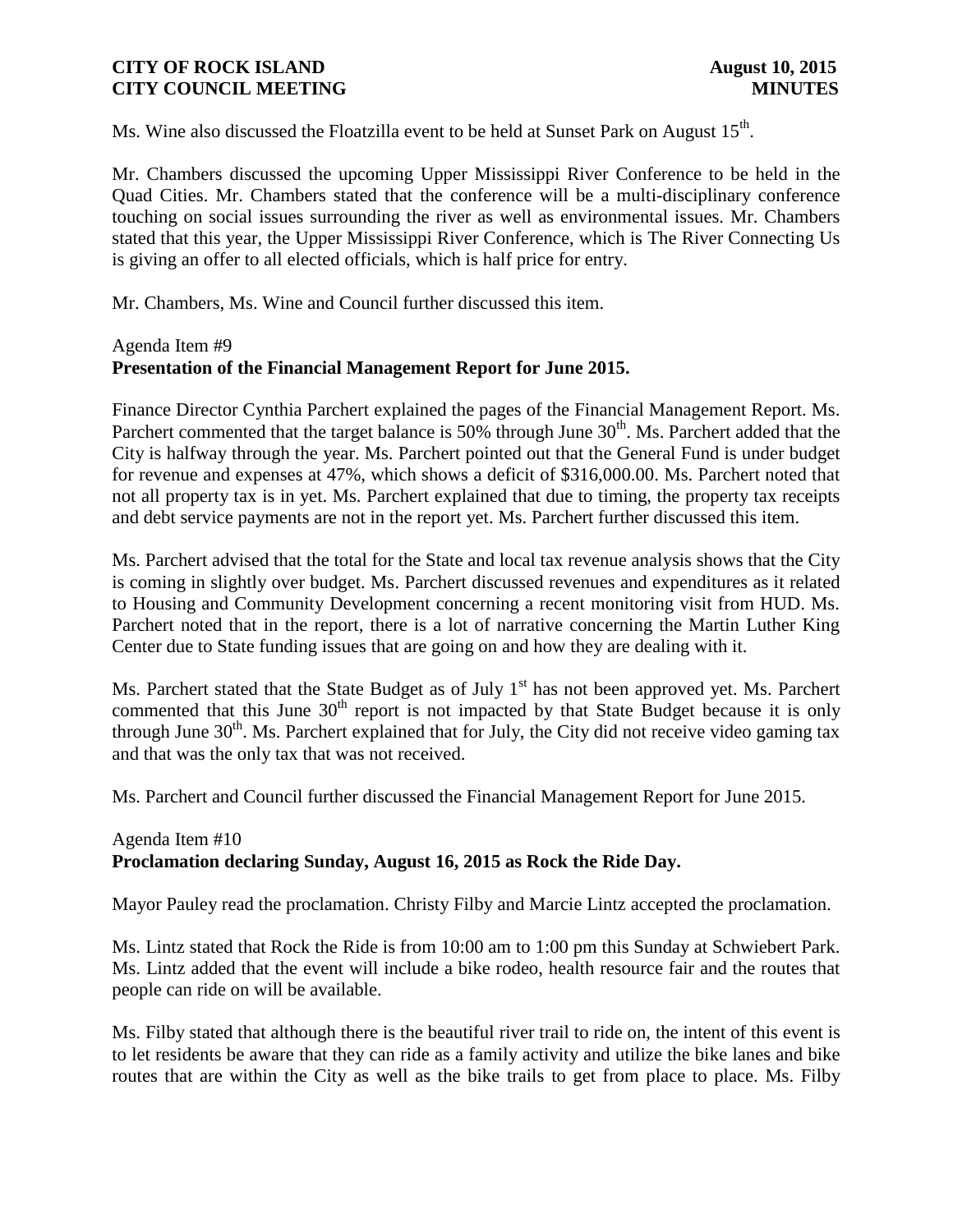commented that this ride is exclusively on bike routes, roads that have bike lanes and the trails. Ms. Filby further discussed the event.

## Agenda Item #11 **Proclamation declaring August 20, 2015 as Kiwanis International Day.**

Mayor Pauley read the proclamation. Kristin Crawford with the Bettendorf Kiwanis Club thanked the Mayor for the proclamation. Ms. Crawford stated that this year, they will invite 25 different Kiwanis Clubs to come together; it is important this year because it is the  $100<sup>th</sup>$ anniversary of the Kiwanis International Organization. Ms. Crawford added that on August  $20<sup>th</sup>$ , the proclamations will be read from the other cities around the Quad Cities to make awareness that their club is primarily for serving the children of the world.

### Agenda Item #12 **A Special Ordinance amending a previously amended Special Ordinance granting a Special Use Permit at 1821 29 ½ Street.**

Alderman Austin moved and Alderman Foley seconded to consider, suspend the rules and pass the ordinance. The motion carried by the following Aye and No vote; those voting Aye being; Alderman Austin, Alderman Clark, Alderman Mayberry, Alderman Foley, Alderman Hotle and Alderman Schipp; those voting No, none.

# Agenda Item #13

# **An Ordinance authorizing the issuance of General Obligation Bonds, Series 2015A for financing the new police station project, public safety equipment and street improvements.**

It was moved by Alderman Foley and seconded by Alderman Hotle to consider the ordinance. The motion carried by the following Aye and No vote; those voting Aye being; Alderman Austin, Alderman Clark, Alderman Mayberry, Alderman Foley, Alderman Hotle and Alderman Schipp; those voting No, none.

Mayor Pauley noted that a second reading will be held on Monday, August 24, 2015 for final consideration.

# Agenda Item #14 **CLAIMS**

It was moved by Alderman Austin and seconded by Alderman Mayberry to accept the following reports and authorize payments as recommended. The motion carried by the following Aye and No vote; those voting Aye being; Alderman Austin, Alderman Clark, Alderman Mayberry, Alderman Hotle and Alderman Schipp; those voting No, none. Alderman Foley abstained.

a. Report from the Human Resources Department regarding payment in the amount of \$6,440.78 to Dave Morrison for legal services rendered for the month of July.

b. Report from General Administration regarding payment in the total reduced amount of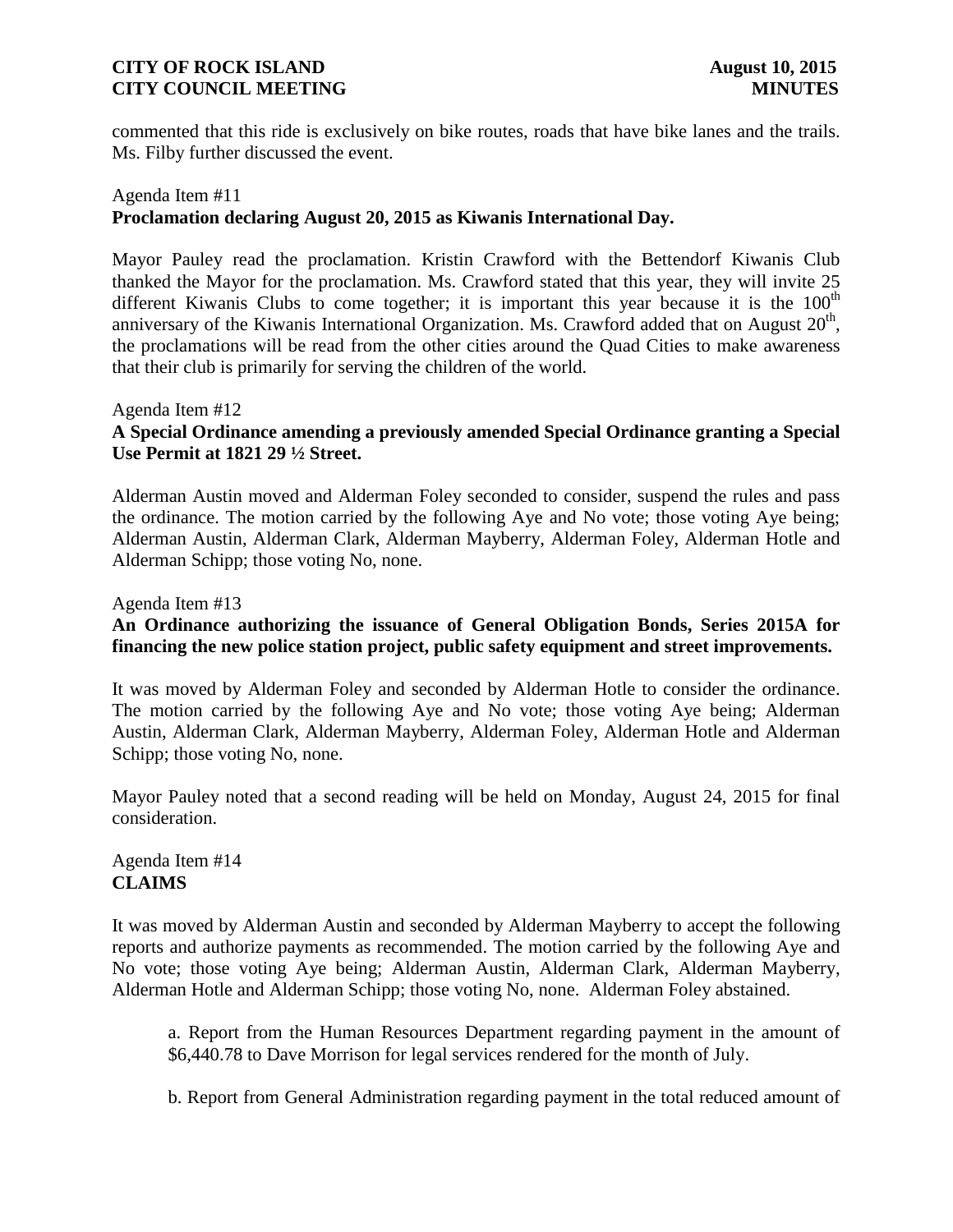\$46,418.64 to Lane & Waterman, LLP for attorney fees regarding Jumer's Crossing litigation.

c. Report from the Public Works Department regarding payment #6 in the amount of  $$588,665.62$  to Brandt Construction for services provided for the  $6<sup>th</sup>$  Avenue Relief Sewer project.

d. Report from the Public Works Department regarding payment #20 in the amount of \$1,442,330.93 to Gilbane Building Company for construction services provided for the Rock Island Police Station project.

e. Report from the Public Works Department regarding payment #2 and final in the amount of \$34,700.00 to Trotter General Contracting, Inc. for the City Hall Window Replacement project.

### Agenda Item #15

**Claims for the weeks of July 24 through July 30 in the amount of \$1,965,609.52 and July 31 through August 6 in the amount of \$373,595.72 and payroll for the weeks of July 20 through August 2 in the amount of \$1,472,804.54.** 

Alderman Clark moved and Alderman Foley seconded to allow the claims and payroll. The motion carried by the following Aye and No vote; those voting Aye being; Alderman Austin, Alderman Clark, Alderman Mayberry, Alderman Foley, Alderman Hotle and Alderman Schipp; those voting No, none.

### Agenda Item #16

# **Report from the Public Works Department regarding the purchase of 300 5/8" water meters from Badger Meters, Inc. in the amount of \$31,173.00.**

It was moved by Alderman Hotle and seconded by Alderman Foley to approve the purchase as recommended. The motion carried by the following Aye and No vote; those voting Aye being; Alderman Austin, Alderman Clark, Alderman Mayberry, Alderman Foley, Alderman Hotle and Alderman Schipp; those voting No, none.

### Agenda Item #17

## **Report from the Public Works Department regarding the purchase of evidence and storage shelving from OSDI-Spacesaver in the amount of \$18,000.00.**

Alderman Foley moved and Alderman Hotle seconded to approve the purchase as recommended. The motion carried by the following Aye and No vote; those voting Aye being; Alderman Austin, Alderman Clark, Alderman Mayberry, Alderman Foley, Alderman Hotle and Alderman Schipp; those voting No, none.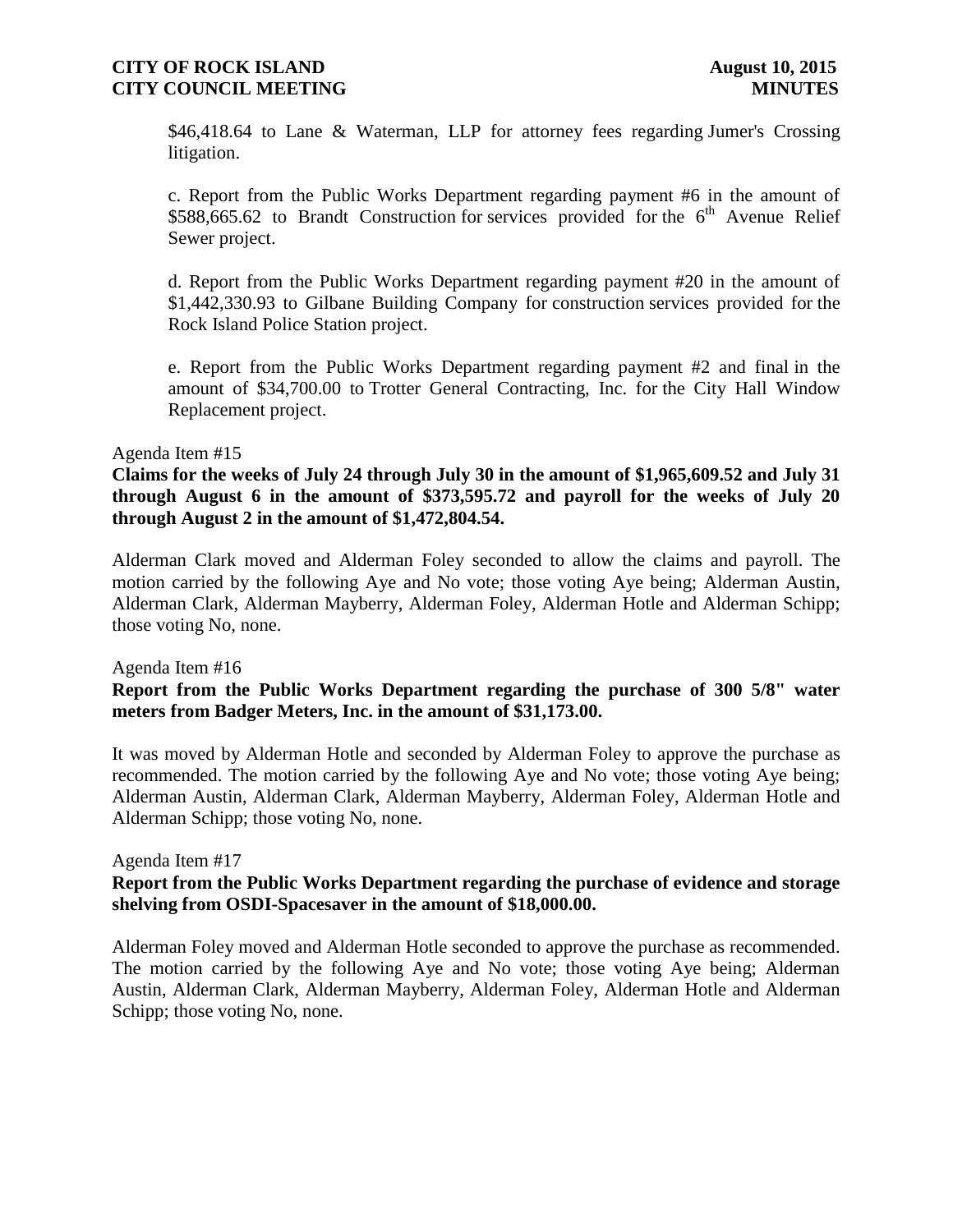### Agenda Item #18

**Report from the Public Works Department regarding bids for the Sanitary Sewer Replacement project on 19th Street from 9th Avenue to 10th Avenue, recommending the bid be awarded to Walter D. Laud, Inc. in the amount of \$104,284.50.**

It was moved by Alderman Hotle and seconded by Alderman Clark to award the bid as recommended and authorize the City Manager to execute the contract documents. The motion carried by the following Aye and No vote; those voting Aye being; Alderman Austin, Alderman Clark, Alderman Mayberry, Alderman Foley, Alderman Hotle and Alderman Schipp; those voting No, none.

### Agenda Item #19

**Report from the Public Works Department regarding bids for the 2015 Sewer Lining Program, Phase I project, recommending the bid be awarded to Hoerr Construction, Inc. in the amount of \$179,167.65.**

Alderman Austin moved and Alderman Foley seconded to award the bid as recommended and authorize the City Manager to execute the contract documents. The motion carried by the following Aye and No vote; those voting Aye being; Alderman Austin, Alderman Clark, Alderman Mayberry, Alderman Foley, Alderman Hotle and Alderman Schipp; those voting No, none.

### Agenda Item #20

**Report from the Community and Economic Development Department regarding bids for the demolition of two commercial properties, two residential properties and two bus stop shelters on 3rd Avenue between 16th and 17 th Streets, recommending the bid without footing removal be awarded to Valley Construction in the amount of \$75,225.50.**

It was moved by Alderman Clark and seconded by Alderman Hotle to award the bid as recommended and authorize the City Manager to execute the contract documents.

Discussion followed. Alderman Foley inquired to Community and Economic Development Director Jeff Eder to explain about the footings.

Mr. Eder stated that on residential construction, the footings will be removed and without the footings, will be the two bus shelters in front of the parking deck. Mr. Eder further discussed this item.

Alderman Foley inquired as to what the plan is now with the bus shelters going away and with the parking.

Mr. Eder advised that the buses are not pulling up to the curb anymore; they are picking up on the street like they do other places. Mr. Eder stated that staff is working with Public Works; they will eventually be striping that area for parking. Mr. Eder added that it is part of the parking realignment for the downtown.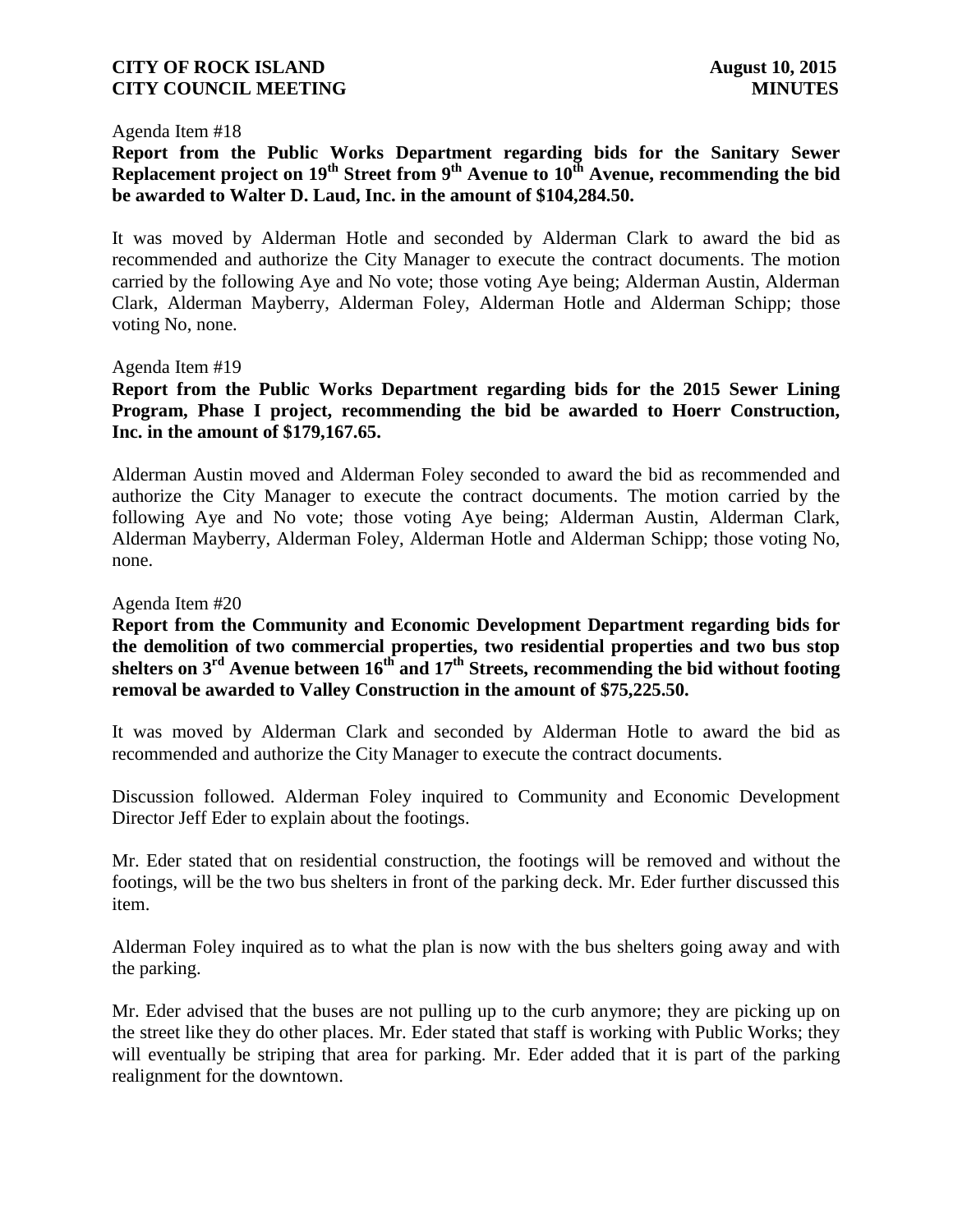After discussion, the motion carried by the following Aye and No vote; those voting Aye being; Alderman Austin, Alderman Clark, Alderman Mayberry, Alderman Foley, Alderman Hotle and Alderman Schipp; those voting No, none.

### Agenda Item #21

# **Report from the Community and Economic Development Department regarding proposals for consulting services for the update of the City's Zoning Ordinance, recommending Ancel Glink in an amount not to exceed \$125,000.00.**

Alderman Hotle moved and Alderman Clark seconded to approve Ancel Glink as recommended, authorize the City Manager to execute the contract documents and allow for minor modifications by the City Attorney. The motion carried by the following Aye and No vote; those voting Aye being; Alderman Austin, Alderman Clark, Alderman Mayberry, Alderman Foley, Alderman Hotle and Alderman Schipp; those voting No, none.

### Agenda Item #22

# **Report from the Public Works Department regarding lease agreements with SPEEDConnect for leasing antenna space on the City's four water towers.**

It was moved by Alderman Austin and seconded by Alderman Schipp to approve the lease agreements as recommended and authorize the City Manager to execute the contract documents. The motion carried by the following Aye and No vote; those voting Aye being; Alderman Austin, Alderman Clark, Alderman Mayberry, Alderman Foley, Alderman Hotle and Alderman Schipp; those voting No, none.

### Agenda Item #23

## **Report from the Finance Department regarding the Municipal Compliance Reports for Fiscal Year ending December 31, 2014 for the Police Pension Fund and Fire Pension Fund.**

Alderman Hotle moved and Alderman Schipp seconded to accept the reports as recommended. The motion carried by the following Aye and No vote; those voting Aye being; Alderman Austin, Alderman Clark, Alderman Mayberry, Alderman Foley, Alderman Hotle and Alderman Schipp; those voting No, none.

### Agenda Item #24

# **Report from the Community and Economic Development Department regarding the donation of City owned properties to GROWTH.**

It was moved by Alderman Hotle and seconded by Alderman Schipp to approve the donation as recommended for the properties as stated in the report, authorize the City Manager to execute the contract documents and refer to the City Attorney for an ordinance. The motion carried by the following Aye and No vote; those voting Aye being; Alderman Austin, Alderman Mayberry, Alderman Foley, Alderman Hotle and Alderman Schipp; those voting No, none. Alderman Clark abstained.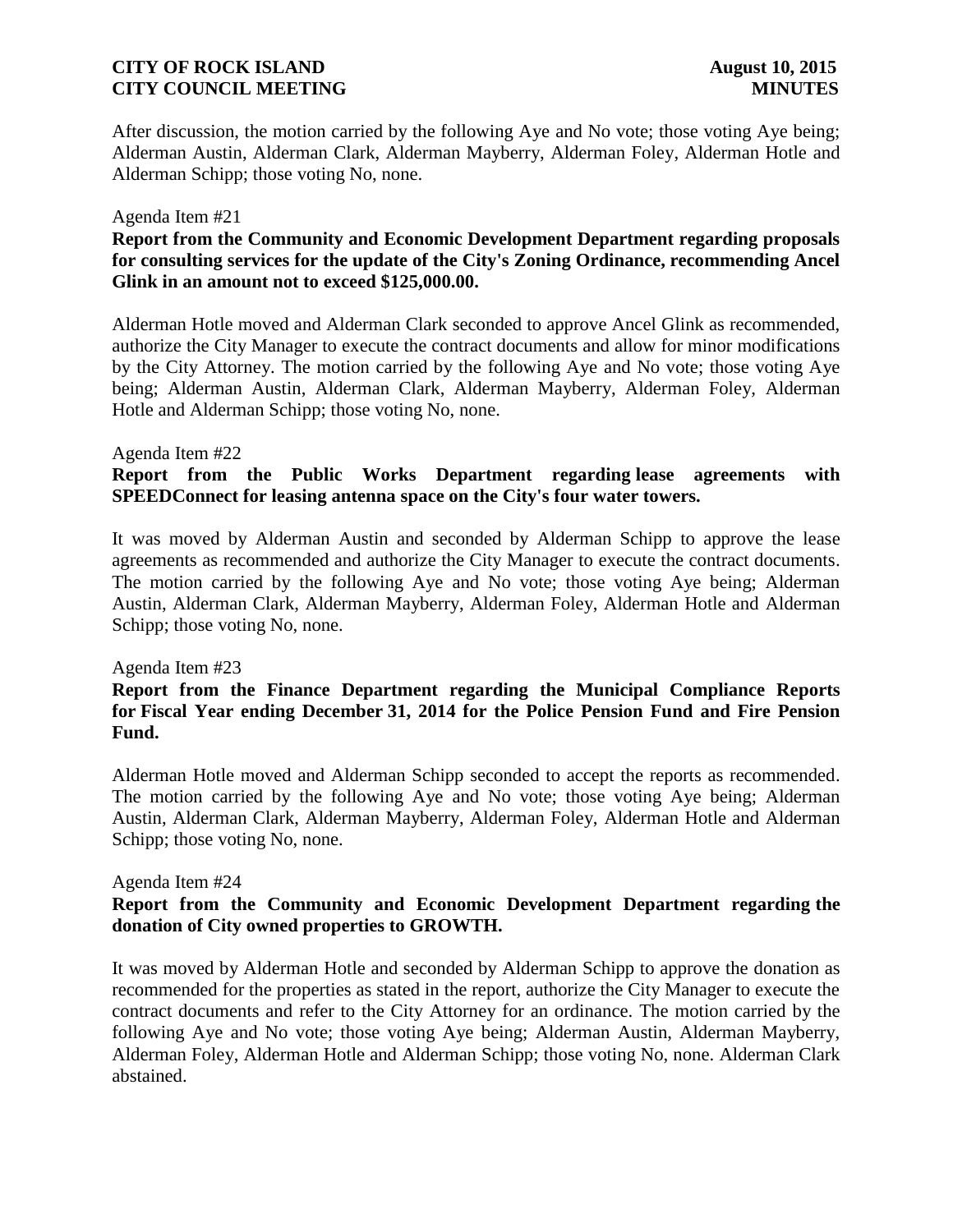### Agenda Item #25

**Report from the Community and Economic Development Department regarding a proposal from Quad City Arts for the 2015 Metro Arts Summer Youth Apprenticeship Program.**

Alderman Hotle moved and Alderman Clark seconded to approve the proposal as recommended and authorize support of the program in the amount of \$5,000.00.

Discussion followed. Alderman Hotle stated that she is proud that the City continues to support the program. Alderman Hotle added that typically, the Arts doesn't get a lot of funding especially when budgets are tight. Alderman Hotle commented that there is no doubt that this art program does fantastic things for the youth that are involved in it.

Alderman Austin inquired as to what other cities they have approached in regards to financial support, what responses have they received, and historically, what percent of their student crew comes from the city of Rock Island.

Community and Economic Development Director Jeff Eder stated that he would have to followup on those questions. Mr. Eder advised that they do have support from the building owner, which is Jeff Dismer.

Alderman Austin and Mr. Eder further discussed this item. Alderman Austin stated that he wanted to make sure that Rock Island students are at least proportionately represented in this group.

After discussion, the motion carried by the following Aye and No vote; those voting Aye being; Alderman Austin, Alderman Clark, Alderman Mayberry, Alderman Foley, Alderman Hotle and Alderman Schipp; those voting No, none.

Agenda Item #26

**Report from the Traffic Engineering Committee regarding a request from Catherine Plasschaert to remove the handicapped parking space in front of her father's home at 2355 39th Street.**

It was moved by Alderman Hotle and seconded by Alderman Clark to approve the request as recommended and refer to the City Attorney for an ordinance.

Discussion followed. Alderman Mayberry stated that usually people want handicapped parking in front of their house. Alderman Mayberry then inquired as to why this one is being removed.

Public Works Director Randy Tweet stated that when someone that has a handicapped sticker dies or moves then the family or new owner will ask for it to be removed.

After discussion, the motion carried by the following Aye and No vote; those voting Aye being; Alderman Austin, Alderman Clark, Alderman Mayberry, Alderman Foley, Alderman Hotle and Alderman Schipp; those voting No, none.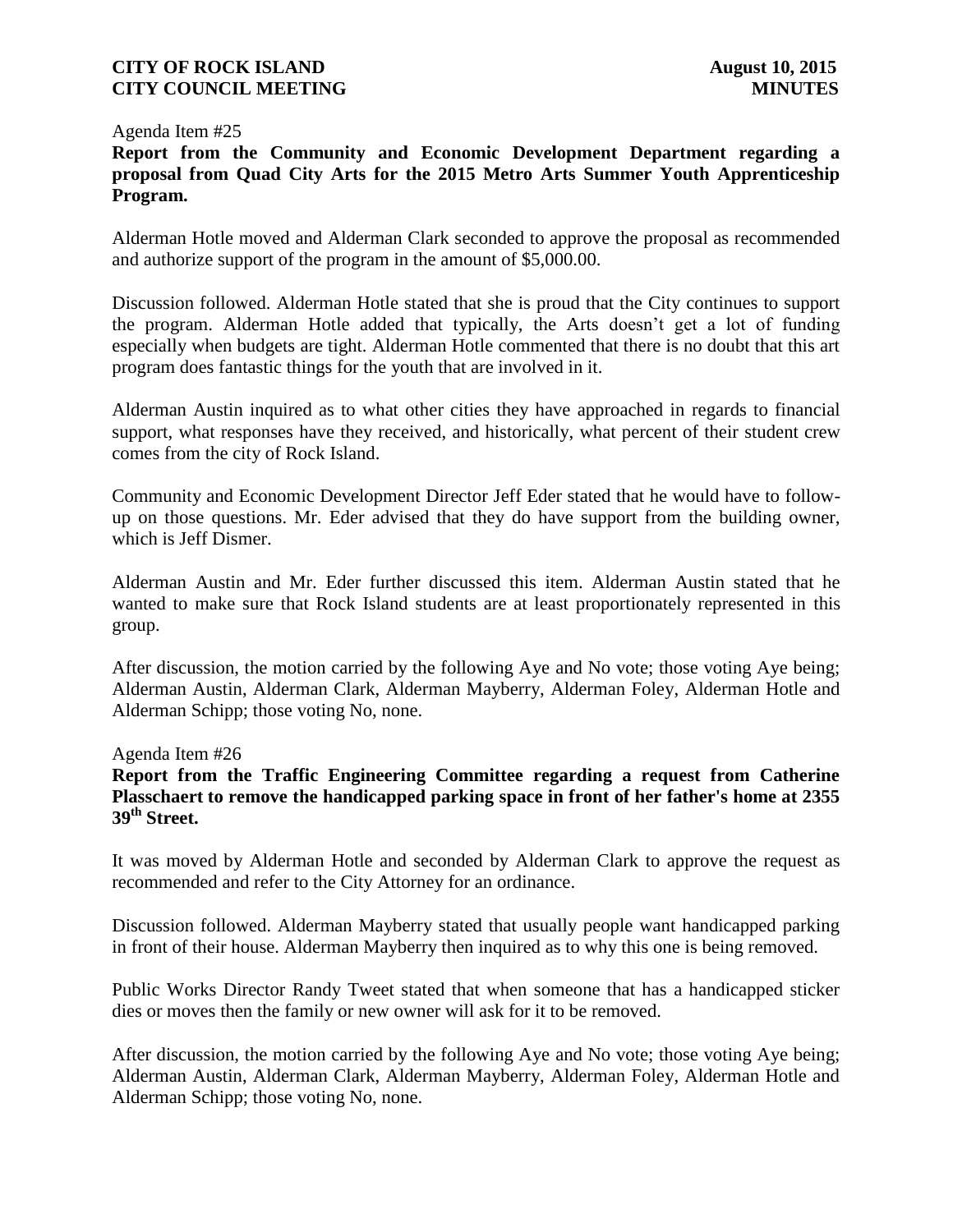### Agenda Item #27

**Report from the Traffic Engineering Committee regarding a request from Tim Rade, owner of the Corner Tap at 4018 14th Avenue to install a handicapped parking space on 41st Street by the side door of his business.** 

Alderman Austin moved and Alderman Foley seconded to approve the request as recommended and refer to the City Attorney for an ordinance. The motion carried by the following Aye and No vote; those voting Aye being; Alderman Austin, Alderman Clark, Alderman Mayberry, Alderman Foley, Alderman Hotle and Alderman Schipp; those voting No, none.

### Agenda Item #28

**Report from the City Clerk regarding a request from Nathaniel Lawrence of Polyrhythms for a Street Closing at 9th Street between 5th Avenue and 7th Avenue, along with Sound Amplification for the second annual Jazz and Heritage Festival to be held on Friday, August 21st from 5:00 pm to 10:00 pm and Saturday, August 22nd from noon to 10:00 pm at the Martin Luther King Jr. Park at 601 9th Street.**

It was moved by Alderman Clark and seconded by Alderman Mayberry to approve the requests as recommended.

Comments followed. Alderman Clark stated that this will be a wonderful event. Alderman Clark added that hopefully, everyone can come out and participate and hear some good music and eat some good food.

After comments, the motion carried by the following Aye and No vote; those voting Aye being; Alderman Austin, Alderman Clark, Alderman Mayberry, Alderman Foley, Alderman Hotle and Alderman Schipp; those voting No, none.

### Agenda Item #29

## **Report from the City Clerk regarding a request from John Norris of J & M Displays for a pyrotechnic display permit for fireworks to be held on Saturday, August 29, 2015 at approximately 8:00 pm at Jumer's Casino and Hotel at 777 Jumer Drive.**

Alderman Foley moved and Alderman Mayberry seconded to approve the request as recommended, and temporarily waive Article I of Chapter 10: Sec. 10-9 (a) of the Code of Ordinances to allow for the issuance of a pyrotechnic display permit and authorize the Fire Marshal to issue the permit. The motion carried by the following Aye and No vote; those voting Aye being; Alderman Austin, Alderman Clark, Alderman Mayberry, Alderman Foley, Alderman Hotle and Alderman Schipp; those voting No, none.

Agenda Item #30

**Report from the City Clerk regarding an Activity permit application for the 31st annual Labor Day Parade to be held on Monday, September 7, 2015 from 9:30 am to noon.** 

It was moved by Alderman Hotle and seconded by Alderman Austin to approve the event as recommended.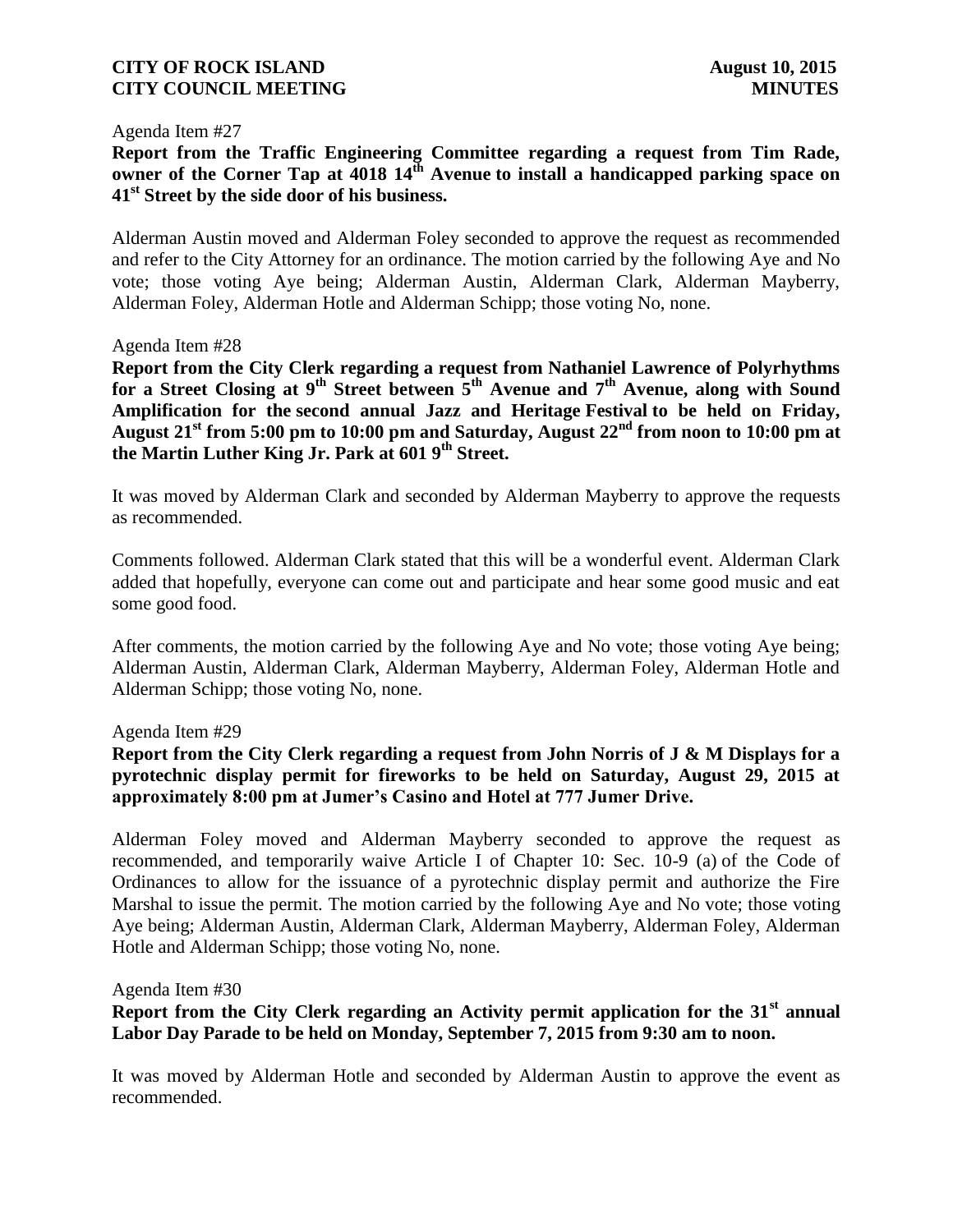Comments followed. Alderman Schipp stated to the constituents of the  $6<sup>th</sup>$  Ward that he would not be able to be in the Labor Day Parade because part of his job is to organize and lead the Labor Day Parade that is in East Moline.

After comments, the motion carried by the following Aye and No vote; those voting Aye being; Alderman Austin, Alderman Clark, Alderman Mayberry, Alderman Foley, Alderman Hotle and Alderman Schipp; those voting No, none.

### Agenda Item #31

**Report from the City Clerk regarding a request for a Street Closing at 9th Street between 6 th and 7th Avenue; along with a Sound Amplification permit for the Rock Island County NAACP Community Celebration and Resource Fair to be held on Saturday, September 12, 2015 from noon to 4:00 pm at the Martin Luther King Center at 630 9th Street.**

Alderman Clark moved and Alderman Mayberry seconded to approve the requests as recommended. The motion carried by the following Aye and No vote; those voting Aye being; Alderman Austin, Alderman Clark, Alderman Mayberry, Alderman Foley, Alderman Hotle and Alderman Schipp; those voting No, none.

### Agenda Item #32

**Report from the City Clerk regarding a Plaza activity application from Switch Stance Skate Shop requesting to host their second annual outdoor Skate Jam event on Saturday, September 12, 2015 from noon to 6:00 pm at 1700 2nd Avenue and requesting a waiver of the application and permit fees for the event.**

It was moved by Alderman Hotle and seconded by Alderman Schipp to approve the event and waiver of fees as recommended.

Comments followed. Alderman Hotle stated that she hopes that people can attend this event; the owner is making an effort to run his business and to bring people to the downtown. Alderman Hotle added that this is a family friendly event.

After comments, the motion carried by the following Aye and No vote; those voting Aye being; Alderman Austin, Alderman Clark, Alderman Mayberry, Alderman Foley, Alderman Hotle and Alderman Schipp; those voting No, none.

### Agenda Item #33

**Report from the City Clerk regarding a request from Terry Anderson for a Street Closing at 21st Street between 16th Avenue and 17th Avenue on Sunday, September 20, 2015 from noon to 6:00 pm for the Highland Park Historic Neighborhood Association's block party.**

Alderman Hotle moved and Alderman Schipp seconded to approve the request as recommended. The motion carried by the following Aye and No vote; those voting Aye being; Alderman Austin, Alderman Clark, Alderman Mayberry, Alderman Foley, Alderman Hotle and Alderman Schipp; those voting No, none.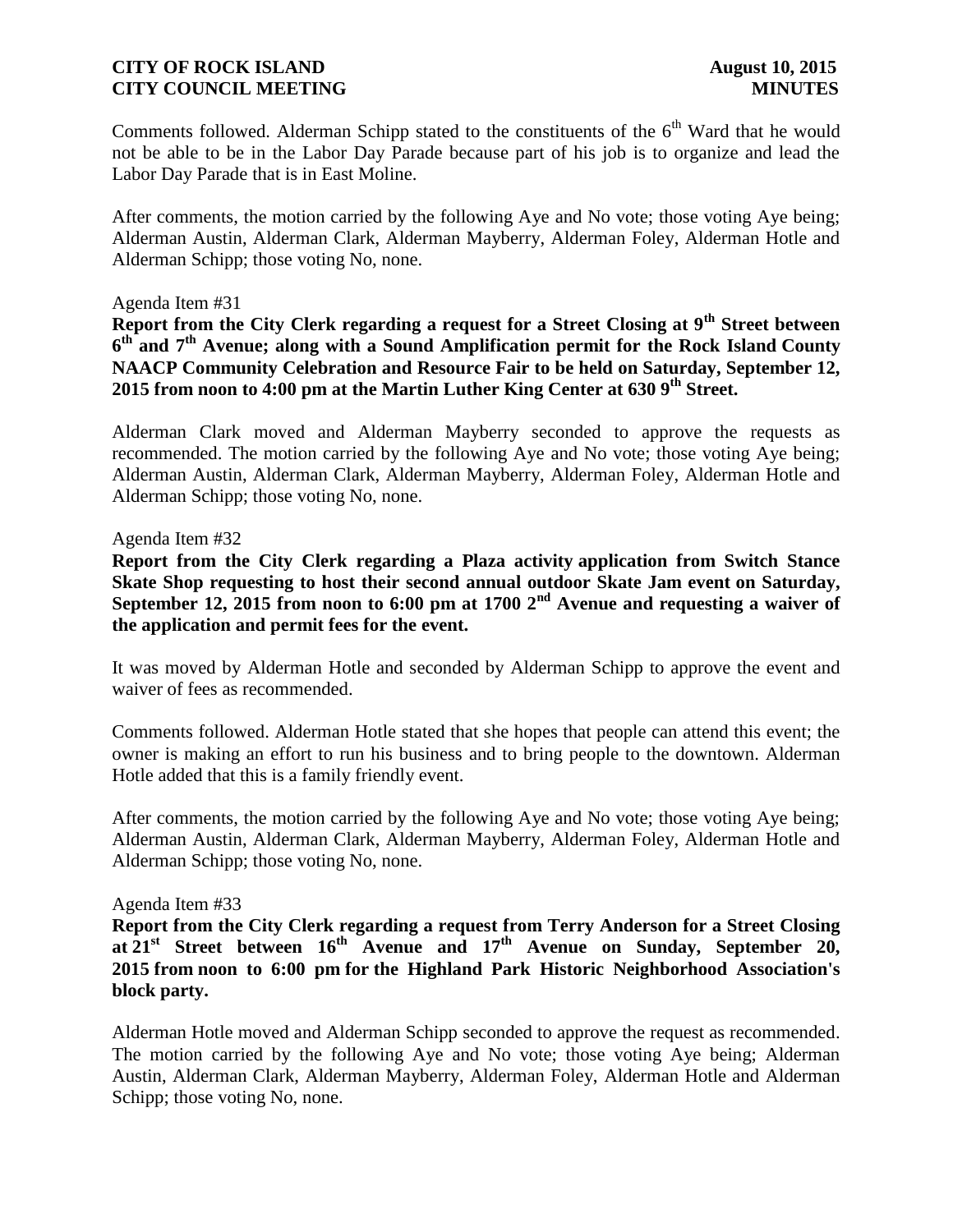### Agenda Item #34

**Report from the City Clerk regarding an Activity permit application from the Cornbelt Running Club to hold their 27th annual 5K and 10K Run on Sunday, October 4, 2015 from 8:00 am to 9:30 am.**

It was moved by Alderman Hotle and seconded by Alderman Schipp to approve the event as recommended. The motion carried by the following Aye and No vote; those voting Aye being; Alderman Austin, Alderman Clark, Alderman Mayberry, Alderman Foley, Alderman Hotle and Alderman Schipp; those voting No, none.

### Agenda Item #35

**Report from the City Clerk regarding an activity application for the St. Patrick's Day Parade to be held on Saturday, March 12, 2016 beginning at 11:30 am, and a Resolution authorizing the use of a portion of 15th Street from 2nd Avenue to the Centennial Bridge.**

Alderman Hotle moved and Alderman Austin seconded to approve the event as recommended and adopt the resolution. The motion carried by the following Aye and No vote; those voting Aye being; Alderman Austin, Alderman Clark, Alderman Mayberry, Alderman Foley, Alderman Hotle and Alderman Schipp; those voting No, none.

#### Agenda Item #36

**Report from the City Clerk regarding an activity application from Ed Hildebrand on behalf of the Vietnam Veterans of America Chapter 776 for the Vietnam Veterans 50th Anniversary Parade to be held on Saturday, May 21, 2016 beginning at 10:30 am, and a Resolution authorizing the use of a portion of 15th Street from 2nd Avenue to the Centennial Bridge.**

It was moved by Alderman Hotle and seconded by Alderman Mayberry to approve the event as recommended and adopt the resolution. The motion carried by the following Aye and No vote; those voting Aye being; Alderman Austin, Alderman Clark, Alderman Mayberry, Alderman Foley, Alderman Hotle and Alderman Schipp; those voting No, none.

Agenda Item #37 **Other Business.**

Alderman Hotle reminded everyone that on Wednesday, August  $12<sup>th</sup>$ , she will be hosting her quarterly 5<sup>th</sup> Ward meeting. Alderman Hotle added that it will be held at the school administration building on  $6<sup>th</sup>$  Avenue. Alderman Hotle noted that it starts at 6:30 pm and everyone is welcome.

Alderman Foley stated that a great thing is going on at Lincoln Park on Sundays at 10:00 am; it is called Plan for Adventure. Alderman Foley explained that a group of people meet at the south parking lot and run up the steps, run through the park, run down the steps and run up the road and then repeat it. Alderman Foley stated that it is a great workout and a lot of fun. Alderman Foley further discussed this item.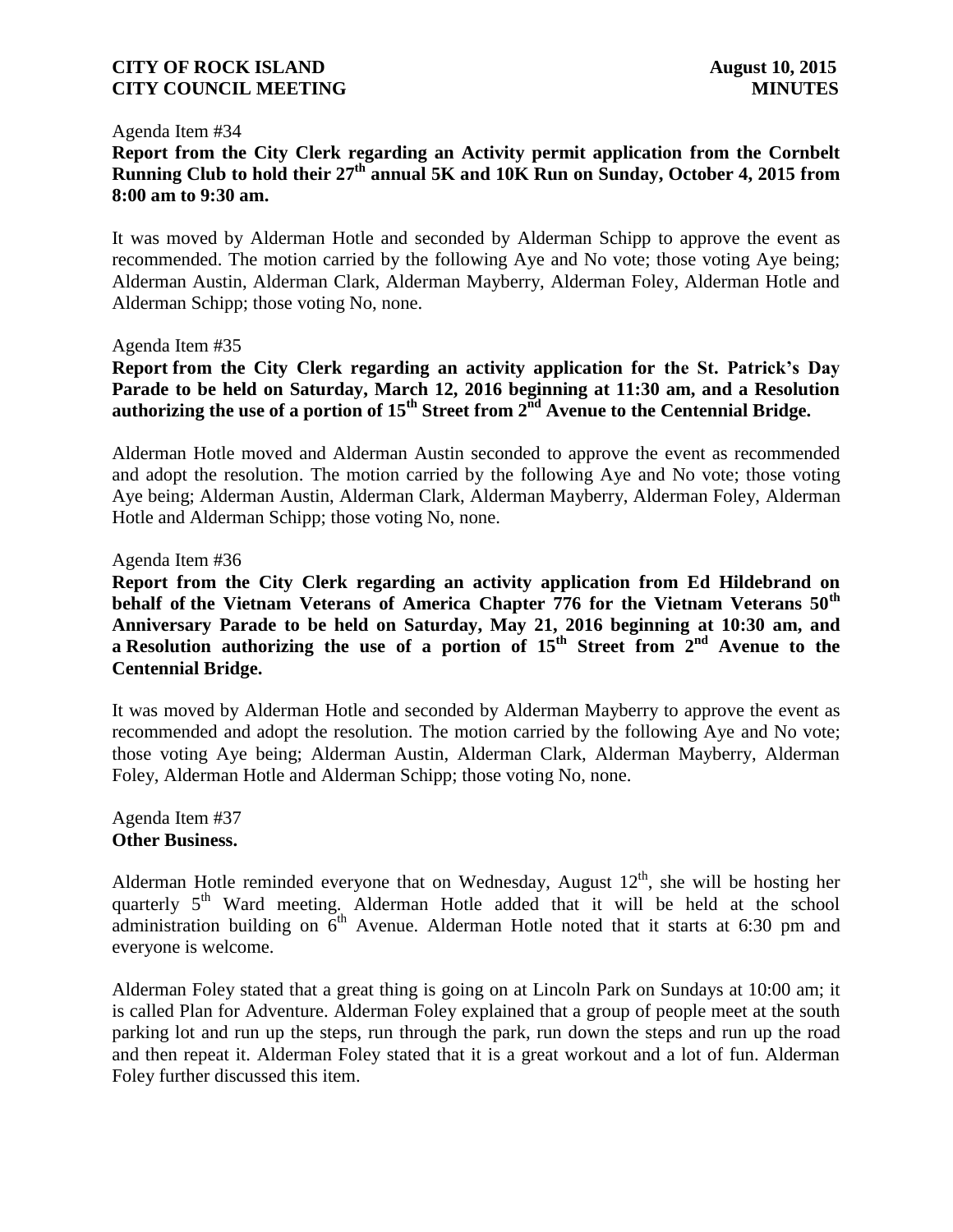Alderman Austin stated that this Friday, Saturday and Sunday, the Genesius Guild will be doing a comedy in Lincoln Park and everyone is fair game.

Alderman Mayberry advised that in Davenport, the Mayor set up a special committee in regards to raises. Alderman Mayberry added that the Mayor of Davenport makes \$45,000.00 and they want to go to \$60,000.00. Alderman Mayberry advised that the Davenport City Council makes \$15,000.00 and they want to go to \$20,000.00. Alderman Mayberry indicated that he has only been on Council for three months and it is a lot of work. Alderman Mayberry added that he has spent over \$1,000.00. Alderman Mayberry commented that the Mayor and Council have not had a raise in 20 years. Alderman Mayberry advised that the City needs to look at raises that would go into effect in 2017.

Council discussed this issue.

Alderman Hotle stated that she would not be in favor of it, but if other Aldermen do then that is up to them. After more Council discussion, the Mayor stated that the City Attorney would look at it and see what the process is.

Alderman Schipp stated that there was an event this past weekend with Living Lands and Waters; they had over 1000 volunteers throughout the community. Alderman Schipp added that it's such an incredible thing that we have them here in this community. Alderman Schipp indicated that there were volunteers in Lincoln Park and throughout the City and other cities cleaning up trash from streams and ravines. Alderman Schipp advised that they are sending the right message that littering is for people that do not care for this planet or their fellow neighbors. Alderman Schipp indicated that littering is a misdemeanor crime in the State of Illinois associated with fines; the laws should be enforced to encourage people not to litter.

Alderman Mayberry noted that they picked up a ton of trash at Sunset Park.

Alderman Schipp stated that the Council had an opportunity for a behind the scenes look at the new medical marijuana facility in Rock Island. Alderman Schipp offered that the City is extremely fortunate to have this state of the art facility; this is one of a kind in the world. Alderman Schipp stated that this is the future of compassionate care with medicine, and it says a lot about the City and the City leadership in regards to working with these individuals to make this happen and to bring it to the community. Alderman Schipp added that it is something to definitely be proud of.

Mayor Pauley stated that one person signed up to speak, but he left.

# Agenda Item #38 **Executive Session on Personnel, Property Acquisition and Litigation.**

An Executive Session was not held.